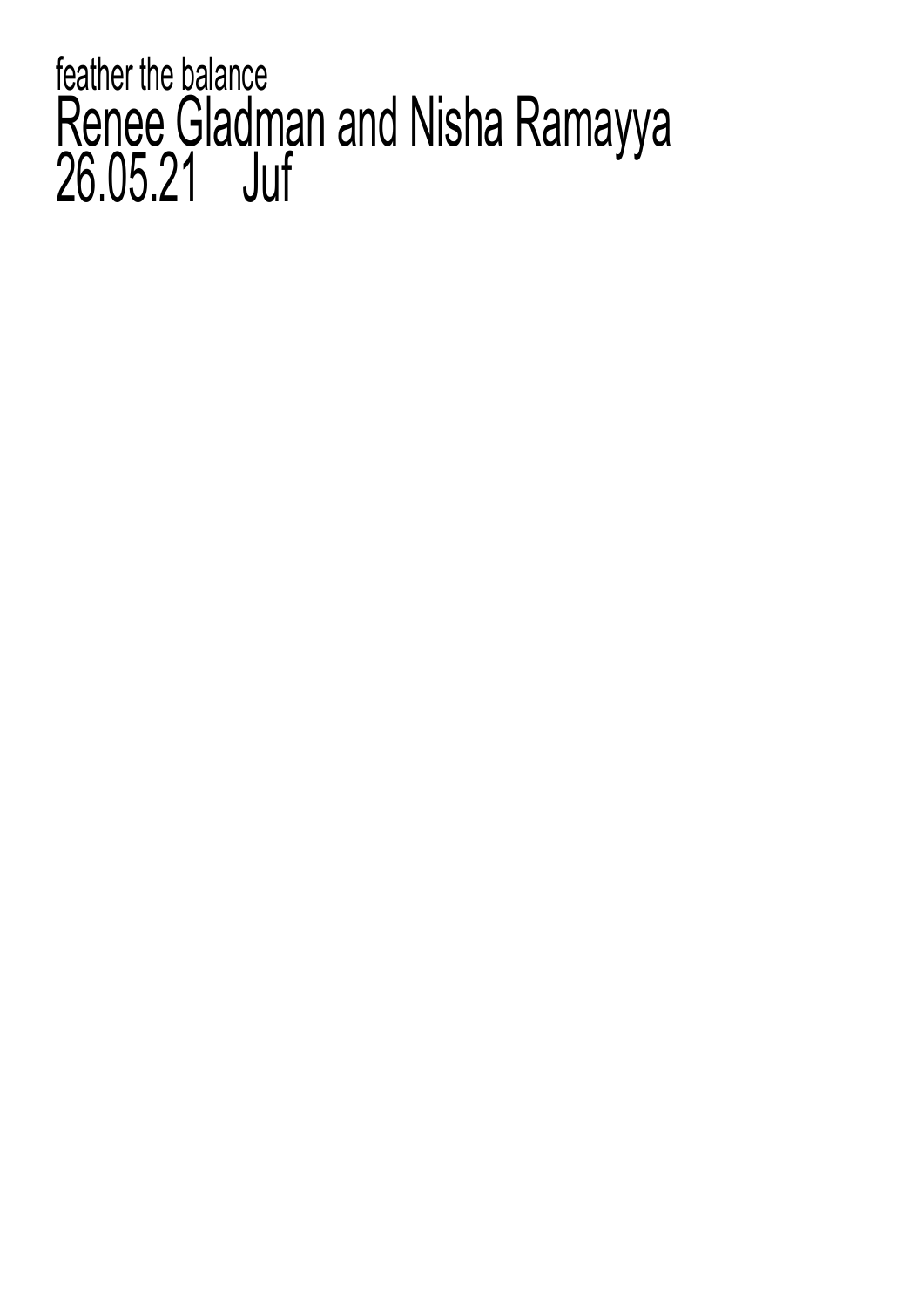Renee Gladman Studies no.1-6

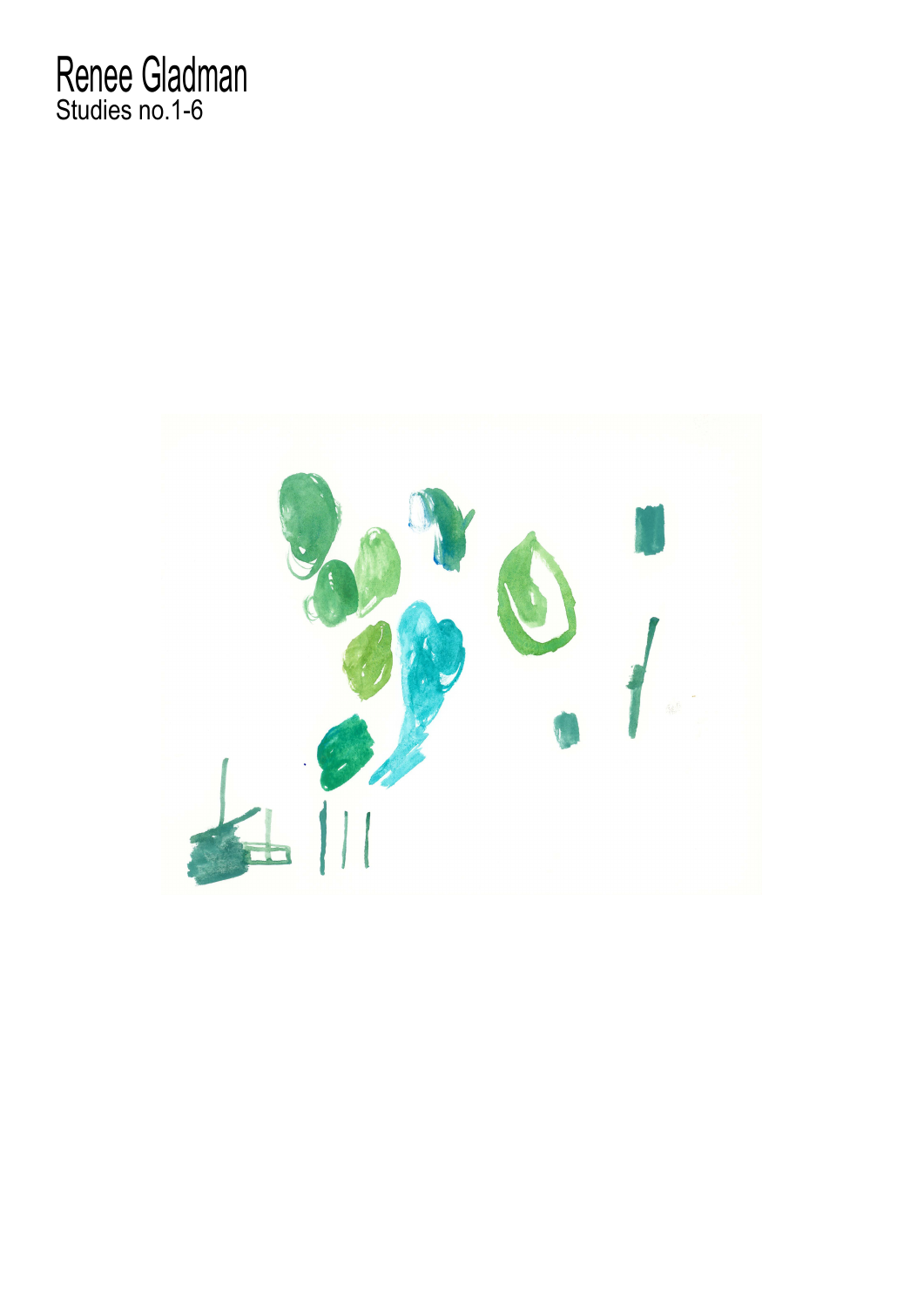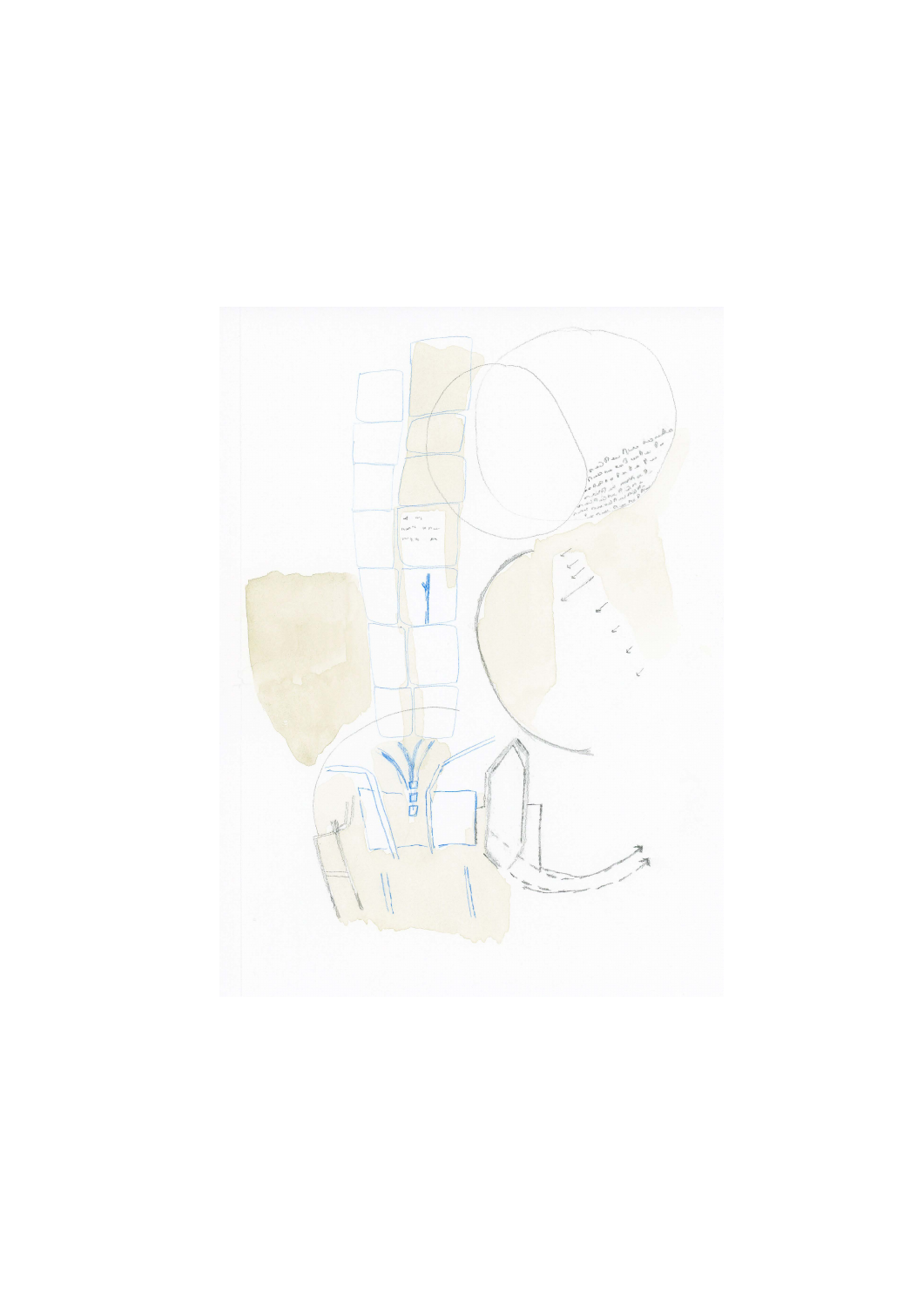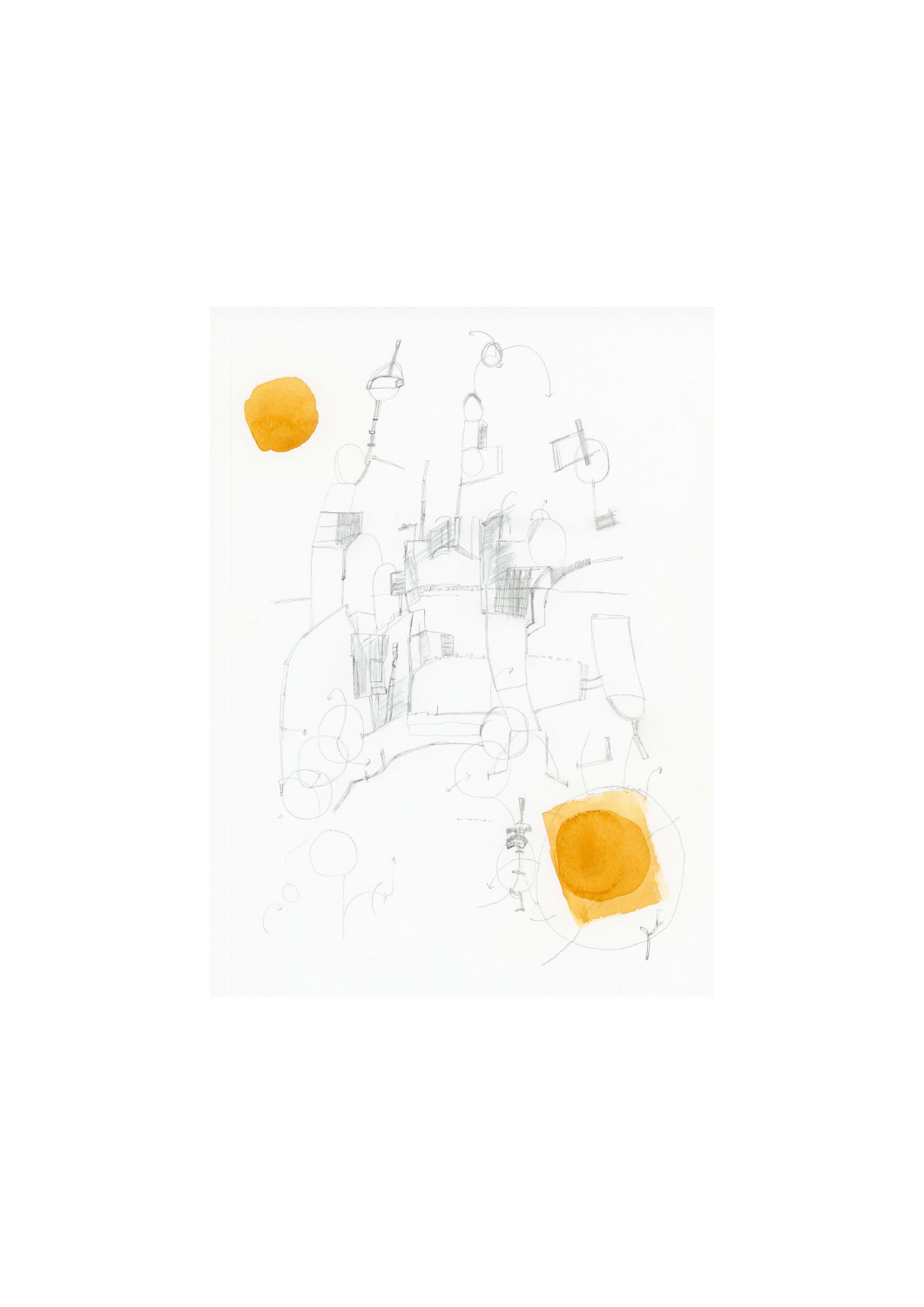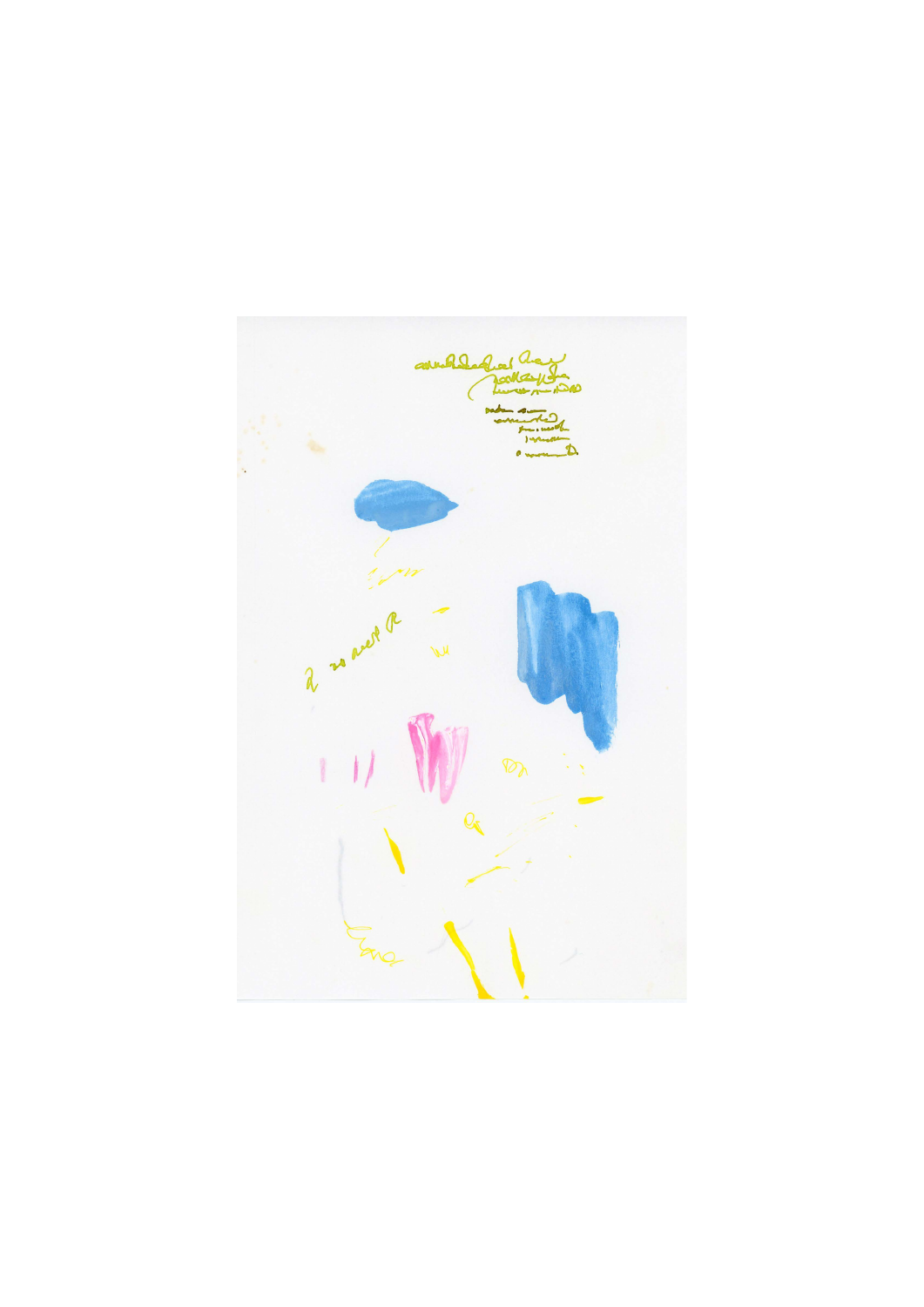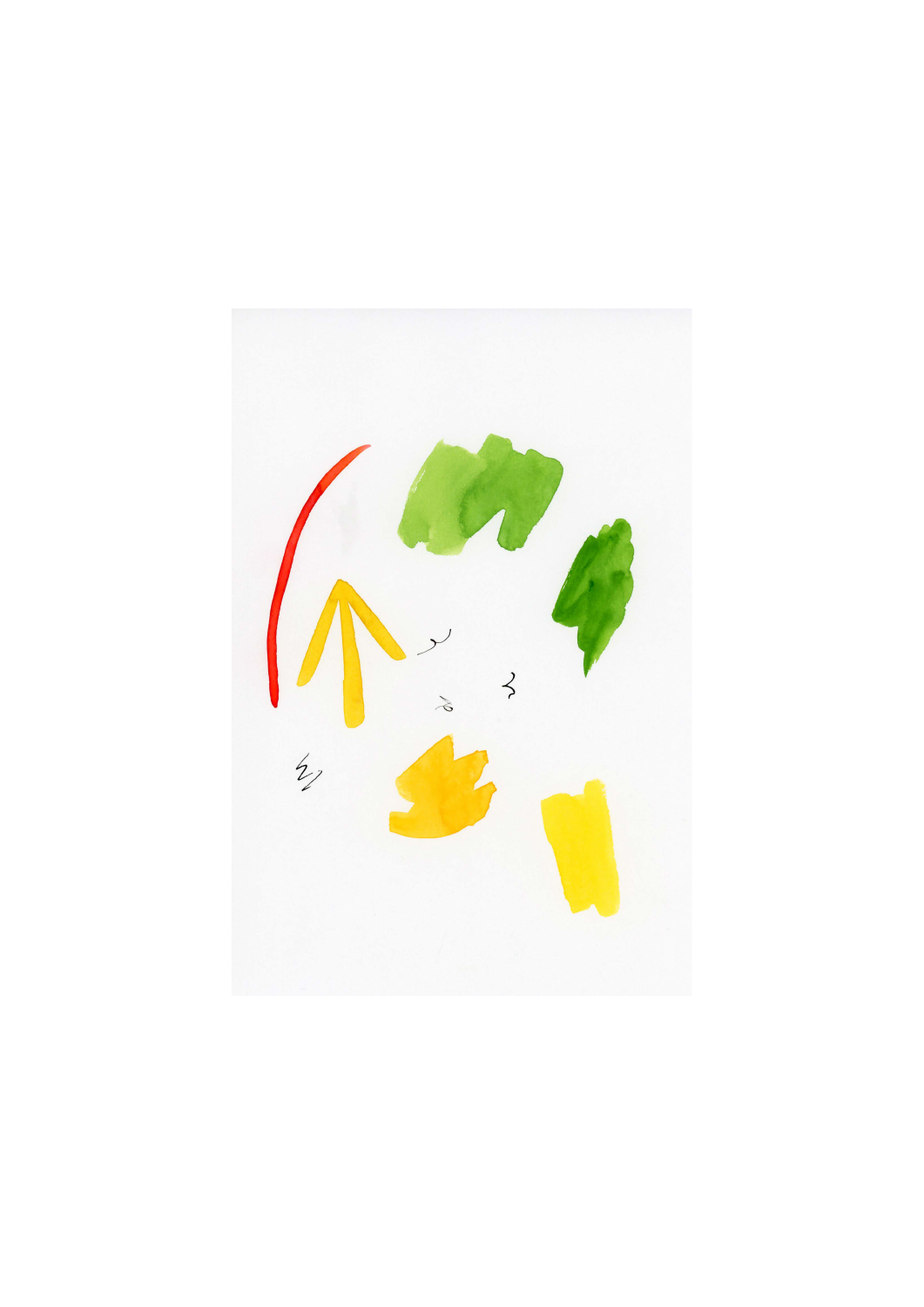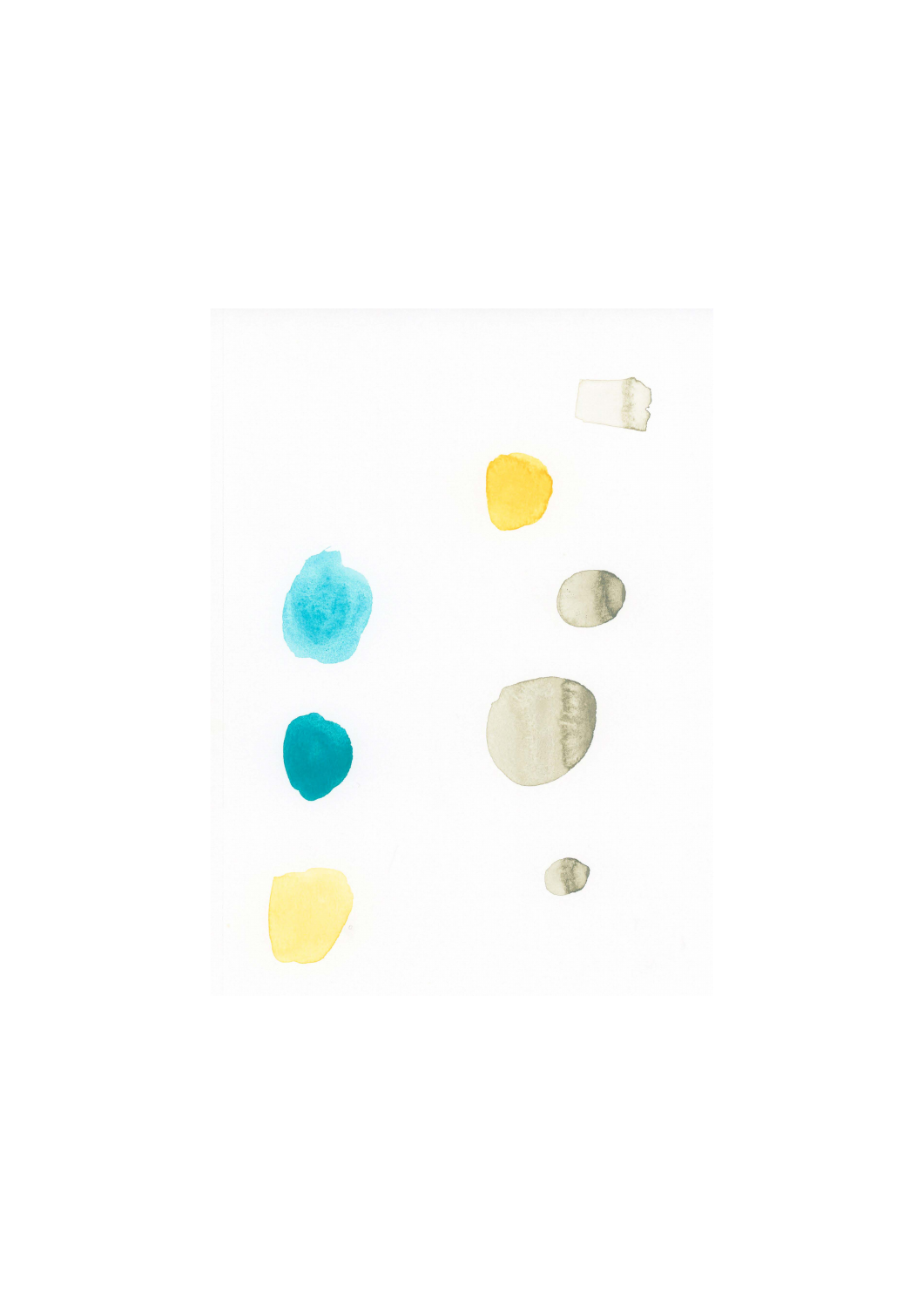## Nisha Ramayya from drinking at the artificial wormhole [an ongoing sequence of drop-off poetry<sup>1</sup>]

\*

page drips to inquire with associative sewage

"the

aromal

fluid" of knowledge exchange

snoticles meet in footnotes twizzle gaily bungee back:

a body since two bearings, frozen in a warm room, yields to your lines

\*

"signs are always triadic" something which substitutes something for something

shapes oscillate to release this sacrificial logic making a swarm of its perpetual motion clink

> $\sim$  gain weight in petals  $\sim$  $\sim$  revolt sunbeams bridge  $\sim$  $\sim$  feather the balance  $\sim$

> > $\sim$  ~  $\sim$  wave with all your brains ~ ~ ~

<sup>1.</sup> This is something I've been trying out recently, as part of a project on oceanic listening, inspired by so many people including Alice Coltrane, Fred Moten, Star Trek, Fernando Zalamea, and Moby Dick. Here's an attempt to describe the practice, from a recent piece on mathematics and love: 'It's a citational practice that's a devotional practice, running circles around the loved one to get their attention, abrading a path in your context that overlaps other paths and other contexts, bringing up clouds of referential sediment that obscure before settling and forming little heaps of thought, maybe as a musical phrase or a poetic tactic or a socialised tic. Sometimes I feel like a barnacle attaching myself to influential writers and texts, clinging on for dear life because everything depends on them, from a single poem to the futures we're conjuring; once attached, we might radiate. Sometimes I drop a quotation into a poem to watch my words and obstructions change colour, scatter, get drunk.' The quotations above are from Charles Fourier, Fernando Zalamea, Ellen Fullman, and M. NourbeSe Philip.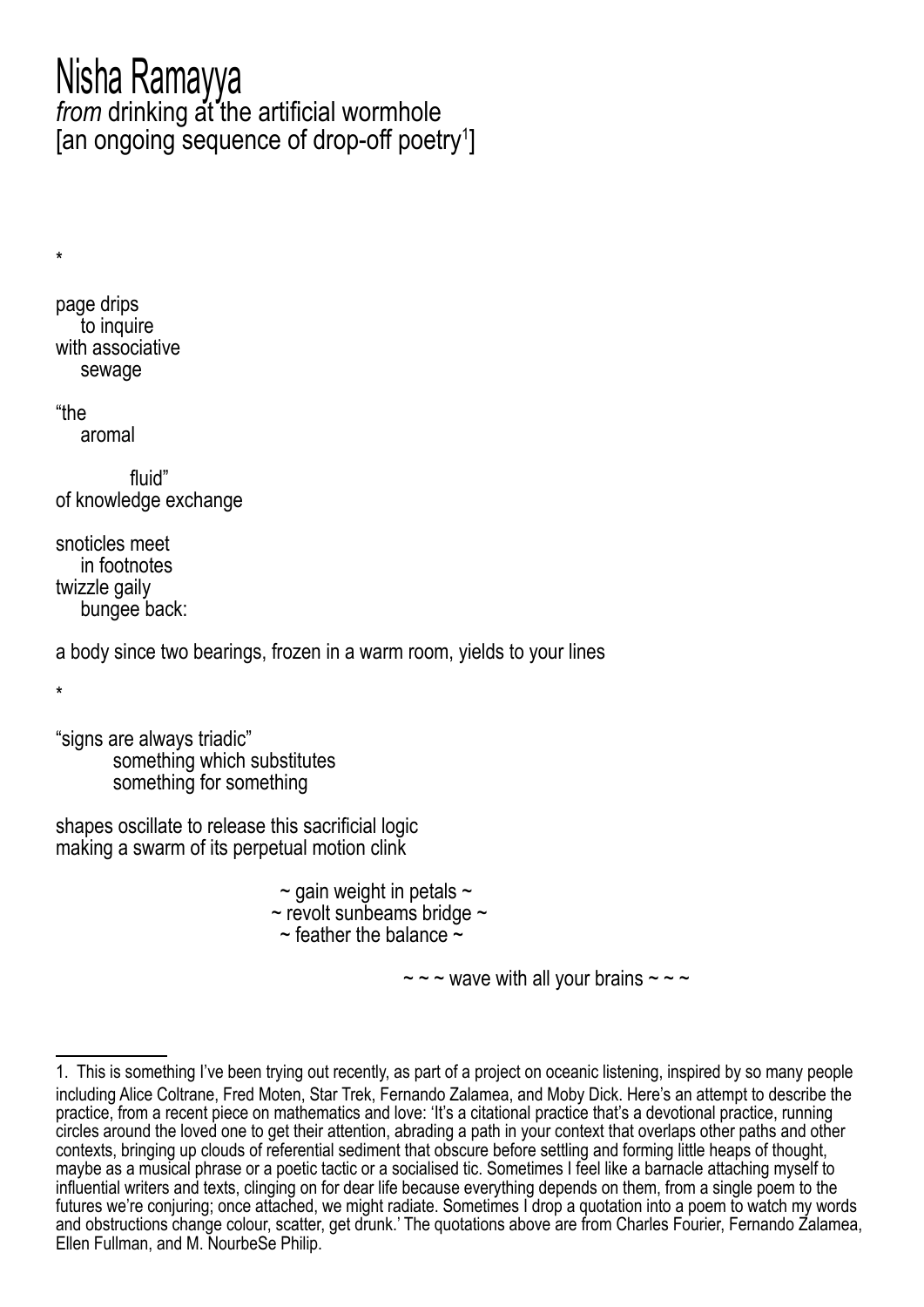say that you are here your feelings over there

to "navigate through pitch relationships"

you might establish an observatory of licks

flang sibling moons eggs moulting in space

shmooshy, from a time before survival, it's still playing out here

> unfolding jellyrolls flux stars with wet noses

your feelings respond well to noodles

\*

\*

\*

worming against ideas "legal language that compels" – magically to cast horizons

take the algal superhighway city elbows waterline a try where you expect a cloud loop back from duration

> *snip! snap! snorum!*